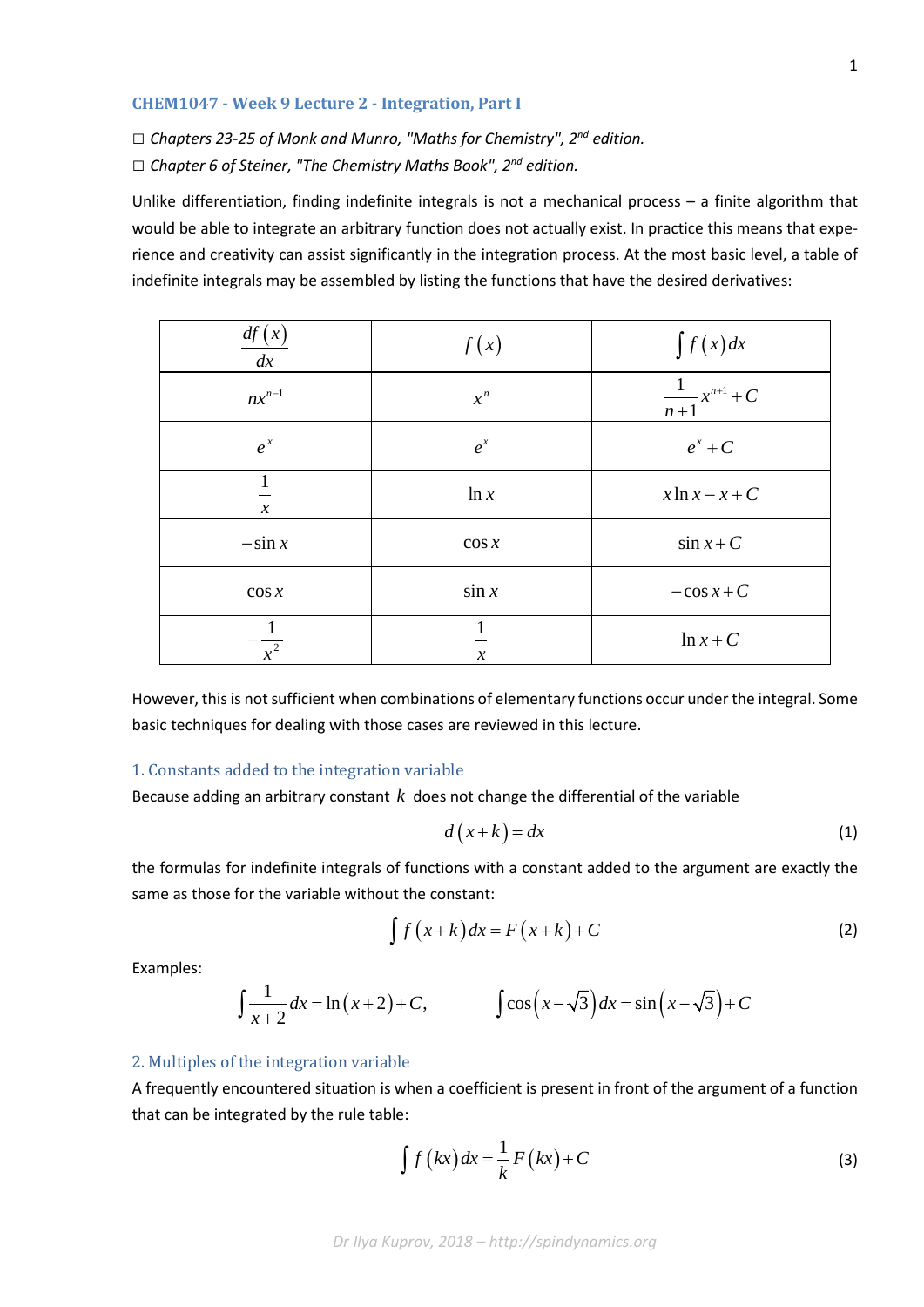This integral may be taken by a variable substitution  $y = kx$ , but the formula above provides a convenient shorthand – it is easy to demonstrate by differentiation that a coefficient of  $1/k$  simply appears in front. Note that this also applies to the minus sign (in which case  $k = -1$ ). Examples:

$$
\int \cos(8x) dx = \frac{1}{8}\sin(8x) + C, \qquad \int \frac{1}{kx+1} dx = \frac{1}{k}\ln(kx+1) + C
$$

# 3. Trigonometric power reduction and product-to-sum formulas

The following relations are useful for transforming products of trigonometric functions into their sums:

$$
\cos^{2}(x) = \frac{1}{2} \Big[ 1 + \cos(2x) \Big], \quad \sin^{2}(x) = \frac{1}{2} \Big[ 1 - \cos(2x) \Big], \quad \sin(x) \cos(x) = \frac{1}{2} \sin(2x)
$$

$$
\sin(x) \sin(y) = \frac{1}{2} \Big[ \cos(x - y) - \cos(x + y) \Big]
$$

$$
\cos(x) \cos(y) = \frac{1}{2} \Big[ \cos(x - y) + \cos(x + y) \Big]
$$

$$
\sin(x) \cos(y) = \frac{1}{2} \Big[ \sin(x - y) + \sin(x + y) \Big]
$$
(4)

In the general case, the easiest way of integrating a complicated trigonometric expression is to convert all trigonometric functions to complex exponentials using Euler's formulas, where  $\,i^2=-1\,$ :

$$
e^{ix} = \cos(x) + i\sin(x), \quad \cos(x) = \frac{e^{ix} + e^{-ix}}{2}, \quad \sin(x) = \frac{e^{ix} - e^{-ix}}{2i}
$$
 (5)

Example:

$$
\int \sin(2x)\sin(4x)dx = \frac{1}{2}\int \left[\cos(2x) - \cos(6x)\right]dx = \frac{\sin(2x)}{4} - \frac{\sin(6x)}{12} + C
$$

#### 4. Common trigonometric substitutions

The table below provides a few common rules (many more exist) of variable substitution for integrals containing common types of sub-expressions.

| Sub-expression      | <b>Example</b>              | <b>Substitution</b>                                       |
|---------------------|-----------------------------|-----------------------------------------------------------|
| $a^2-x^2$           | dx<br>$\int \sqrt{a^2-x^2}$ | $x = a \sin(\varphi)$ , $dx = a \cos(\varphi) d\varphi$   |
| $a^2 + x^2$         | $\int \frac{dx}{a^2 + x^2}$ | $x = a \tan(\varphi)$ , $dx = a \sec^2(\varphi) d\varphi$ |
| $f(\sin(x))\cos(x)$ | $\int f(\sin(x))\cos(x)dx$  | $y = \sin(x), \quad dy = \cos(x) dx$                      |
| $f(\cos(x))\sin(x)$ | $\int f(\cos(x))\sin(x)dx$  | $y = cos(x), dy = -sin(x)dx$                              |

Example:

$$
\int \frac{dx}{4+x^2} = \left[ \frac{x = 2 \tan \varphi}{dx} = \left[ 2/\cos^2(\varphi) \right] d\varphi \right] = \int \frac{2}{\cos^2(\varphi)} \frac{d\varphi}{4+4\sin^2(\varphi)/\cos^2(\varphi)} =
$$

$$
= \int \frac{2d\varphi}{4\cos^2(\varphi)+4\sin^2(\varphi)} = \frac{1}{2} \int d\varphi = \frac{\varphi}{2} + C = \frac{1}{2} \arctan\left(\frac{x}{2}\right) + C
$$